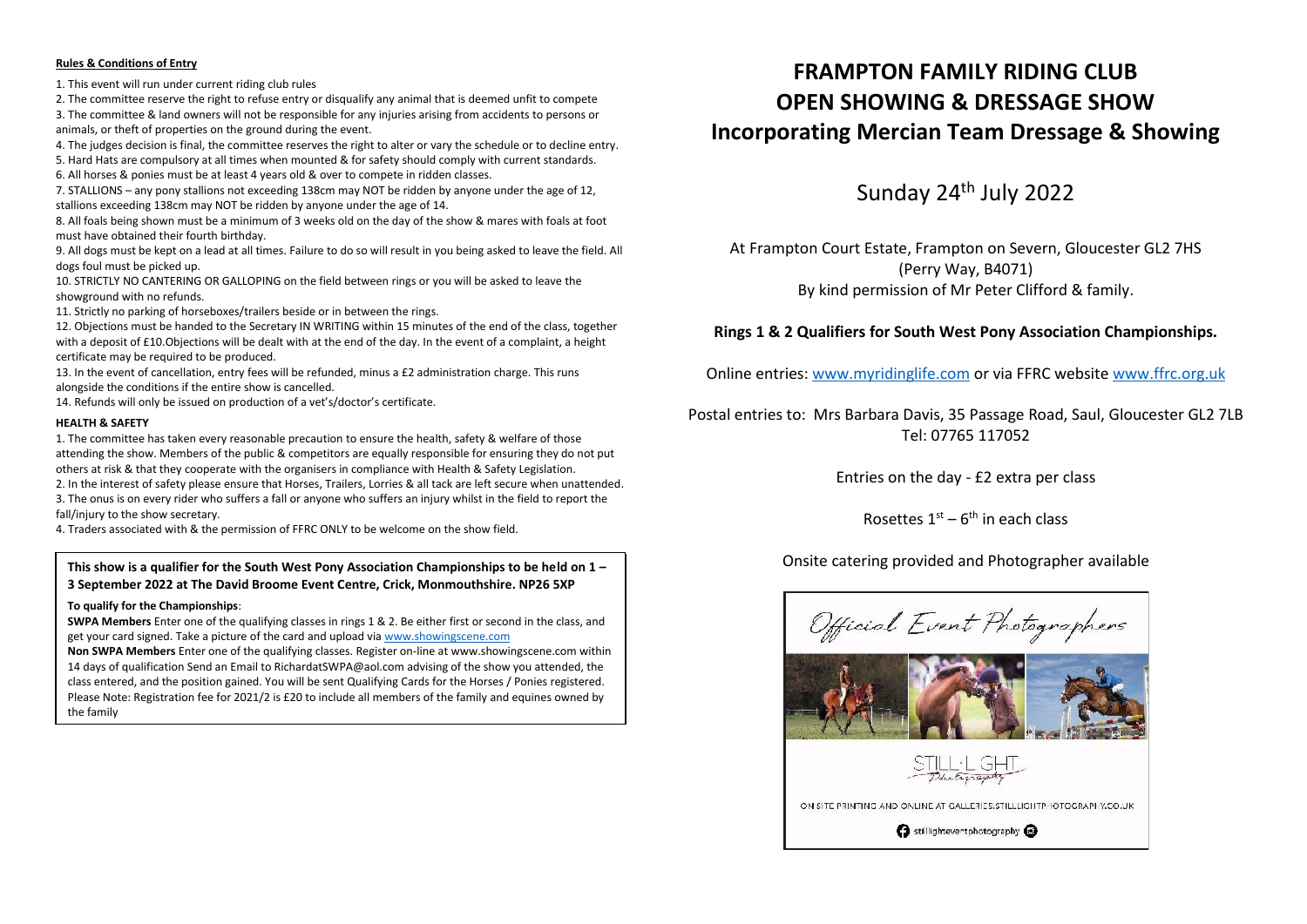#### **Ring 1 – In-Hand Showing**

All classes may be split if entries warrant

#### **Start 9am – Judge: Mr K Rees**

- Class 1 Best Youngstock 1/2/3 year old Filly, Colt or Gelding, any height. ONLY Highest placed competition type or owner bred qualifies for SWPA Championship, please wear white armband if eligible
- Class 2 Hunter Any age, to exceed 148cms at maturity.
- Class 3 Competition Horse/Pony Any height, over 4 years old. Class may be split not exceeding 148cm and exceeding 148cm
- Class 4 Coloured Horse/Pony Any age, any height. To include Piebald, Skewbald, Appaloosa, Spotted, Palomino & Dun
- Class 5 Young Handlers Mare or Gelding. NO COLTS OR STALLIONS. Handlers to have attained their  $4<sup>th</sup>$  birthday before  $1<sup>st</sup>$  January in the current year but not to have attained their  $18<sup>th</sup>$  birthday before  $1<sup>st</sup>$  January in the current year.

**Championship: 1st & 2nd prize winners from classes 1 to 10 (Rings 1 & 2) to qualify for In-hand Championship.**

**In-Hand Champion & Reserve Champion to compete for Best in Show to be held in Ring 1 after the Ridden Championship.**

## **Ring 2 – In-Hand Showing**

All classes may be split if entries warrant.

#### **Start 9am – Judge: Mrs T Rees**

- Class 6 Veteran Horse/Pony Any height. Horse or Pony to be 15 years or over. Ages to be displayed on bridle.
- Class 7 Traditional/Show Cob Stallion, Mare or Gelding. Any height. ONLY the highest placed Traditional qualifies for SWPA Championship, please wear white armband.
- Class 8 Mountain & Moorland Any age. Ponies must be registered with their respective Pure Breed Society Stud Books. Class may be split small/large breeds
- Class 9 World Breeds Inc. Moorland & Hill Bred (excluding British Native Breeds, M&M Part Breeds, Pure, Partbred & Anglo Arabs). Any age.
- Class 10 Thoroughbred Any age. ONLY Highest placed ex-racehorse qualifies for SWPA Championship, please wear white armband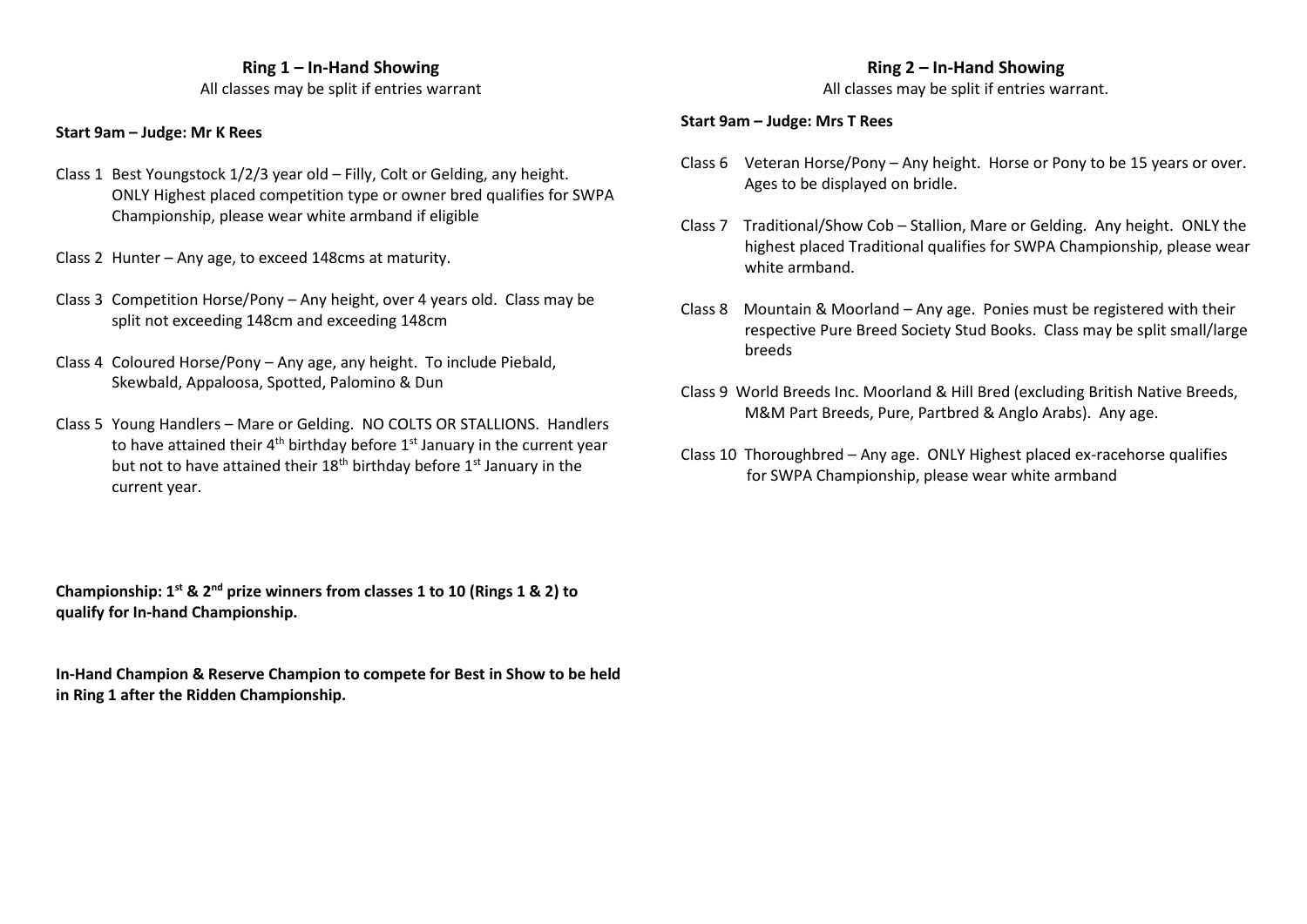## **Ring 1 – Ridden Showing**

All classes may be split if entries warrant. All ridden horses & ponies must be 4 years & over.

#### **Not before 12pm – Judge: Mr K Rees**

- Class 11 Veteran Horse/Pony Any height. Riders any age. Horse or Pony to be 15 years or over. Age to be displayed on bridle
- Class 12 Traditional/Show Cob Stallion, Mare or Gelding. Any height. Riders Any age.
- Class 13 Mountain & Moorland Stallion, Mare or Gelding. Riders any age. Ponies must be registered with their respective Pure Breed Society Stud **Books**
- Class 14 Thoroughbred Any age. ONLY Highest placed ex-racehorse qualifies for SWPA Championship, please wear white armband.
- Class 15 World Breeds Inc. Moorland & Hill Bred (excluding British Native Breeds, M&M Part Breeds, Pure, Partbred & Anglo Arabs). Any age.

**Championship: 1st & 2nd prize winners from classes 11 to 20 (Rings 1 & 2) to qualify for Ridden Championship.**

**Ridden & In-Hand Champions and Reserve Champions to compete for Best in Show.**

#### **Ring 3 – Mercian Team Showing**

Start 10am – Judge: Lorraine Patrick

Please see separate schedule for more information

#### **Ring 2 – Ridden Showing**

All classes may be split if entries warrant. All ridden horses & ponies must be 4 years & over.

#### **Not before 12pm – Judge: Mrs T Rees**

- Class 16 Lead Rein Pony Mare or Gelding. Not to exceed 122cm. Riders not to have attained their 8th birthday before 1st January in current year.
- Class 17 Ridden Hunter Exceeding 148cm. Riders 16 yrs & over on  $1<sup>st</sup>$  Jan.
- Class 18 Competition Horse/Pony Stallion, Mare or Gelding. Any height. Judged 60% Performance to include Freestyle show and 40% Conformation
- Class 19 Coloured Horse/Pony Any height. To include Piebald, Skewbald, Appaloosa, Spotted, Palomino & Dun.
- Class 20 Junior Ridden (excluding M & M) Mare or Gelding. n/e 138cm riders not to have attained 14th birthday on 1st Jan. Exceeding 138cms riders not to have attained 18th birthday on 1st Jan.

# **Dressage**

#### **Arena 1**

Class 31 – BD Intro A (2008) Class 32 – BD Prelim 4 (2002) Class 33 – BD Novice 24 (2010)

#### **Arena 2**

Class 34 – BD Intro B (2009) Class 35 – BD Prelim 7 (2002) Class 36 – BD Novice 30 (2006)